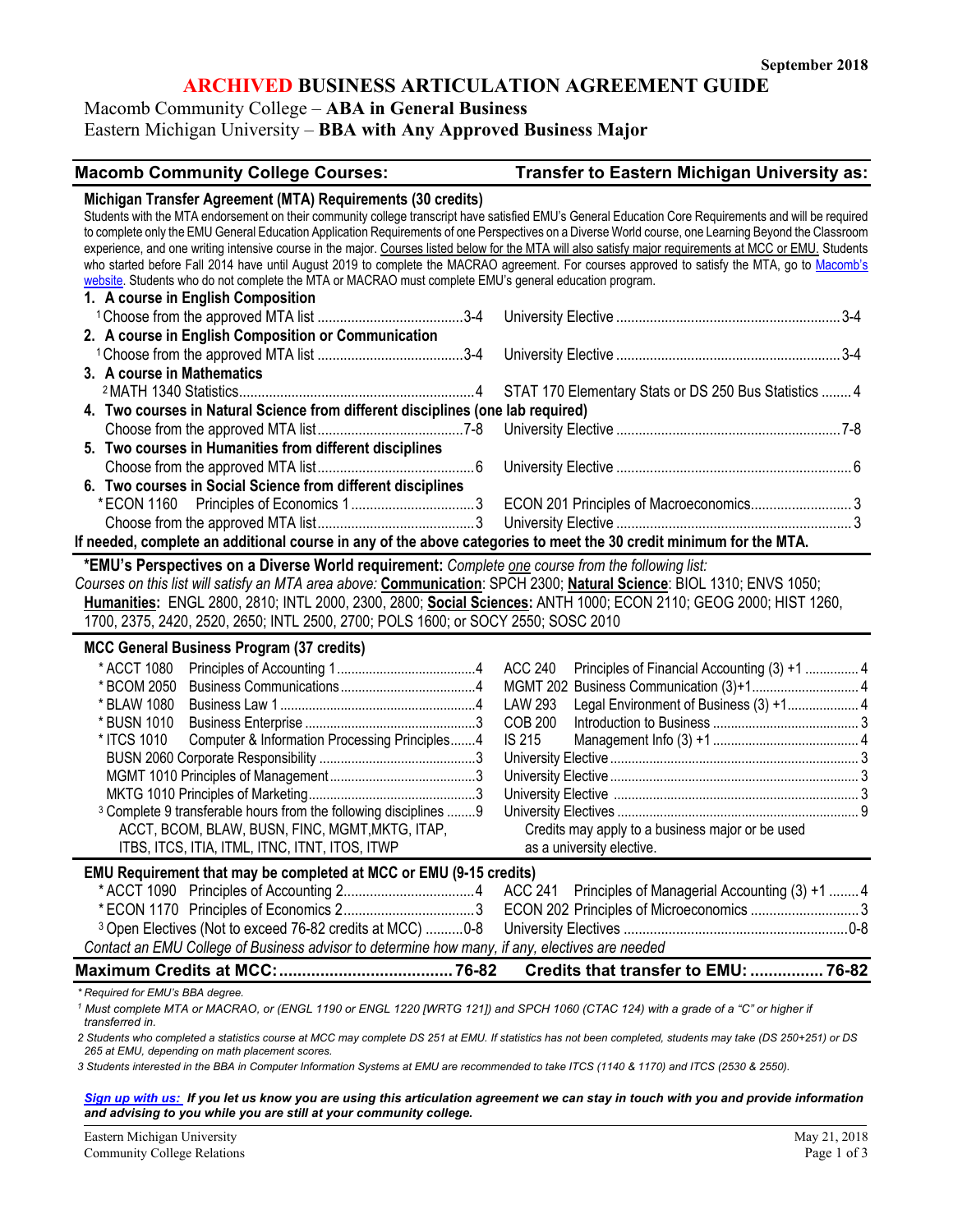# **ARCHIVED BUSINESS ARTICULATION AGREEMENT GUIDE**

Macomb Community College – **ABA in General Business** Eastern Michigan University – **BBA with Any Approved Business Major**

# **Completion of EMU's BBA Program**

|                        | ompiedon of EMO S DDA Program                                                                                                                                               |                         |  |
|------------------------|-----------------------------------------------------------------------------------------------------------------------------------------------------------------------------|-------------------------|--|
|                        | <b>Major Requirements</b>                                                                                                                                                   | $(42-51$ credits)       |  |
|                        | <b>Business Core (18 credits)</b>                                                                                                                                           |                         |  |
| <sup>1</sup> DS 251    | Bus Stats for Decision Making (or DS 265)3                                                                                                                                  |                         |  |
|                        |                                                                                                                                                                             |                         |  |
|                        | MGMT 386 Organizational Behavior & Theory3                                                                                                                                  |                         |  |
|                        | OM 374 Intro to Production/Operations Mgmt3                                                                                                                                 |                         |  |
|                        |                                                                                                                                                                             |                         |  |
| the following areas:   | Discipline Requirements (24-33 credits)<br>Students may complete discipline requirements in any of                                                                          |                         |  |
| management             | accounting, accounting information systems, computer<br>information systems, economics, entrepreneurship, general<br>business, marketing, management, finance, supply chain |                         |  |
|                        | Note: Each student must complete a writing intensive course<br>as part of the major. Consult your advisor for course options.                                               |                         |  |
| <b>LBC Requirement</b> | One Learning beyond the Classroom (LBC) course or<br>noncredit experience must be completed at EMU. Consult<br>College of Business advisor for options.                     | $(0-3 \text{ credits})$ |  |

| Minimum Credits at EMU: 42-51     |  |
|-----------------------------------|--|
|                                   |  |
| *Minimum Credits to Graduate: 124 |  |

### **Sample Sequence for completing the program:**

*Students following this agreement have the option of selecting any of the following disciplines to complete the BBA: accounting, accounting information systems, computer information systems, economics, entrepreneurship, general business, marketing, management, finance, or supply chain management. The recommended course sequence for each discipline can be obtained from the COB Advising Center.*

| <b>Fall Semester</b>                               | (15 credits)            |
|----------------------------------------------------|-------------------------|
|                                                    |                         |
|                                                    |                         |
|                                                    |                         |
|                                                    |                         |
| <b>Winter Semester</b>                             | $(15 \text{ credits})$  |
|                                                    |                         |
|                                                    |                         |
| <b>Summer Semester</b>                             | $(12 \text{ credits})$  |
| MGMT 490 F, W, S, online, Concur Prereq: OM 3743   |                         |
| OM 374 F, W, S, online, Prereq: DS 251 or DS 265 3 |                         |
|                                                    |                         |
| <b>Fall Semester</b>                               | $(0-9 \text{ credits})$ |
|                                                    |                         |

*1 Required business foundation course. Must be completed before formal admission to the BBA program. Students who completed a statistics course at MCC may complete DS 251 at EMU. If statistics has not been transferred, students may take (STAT 170 or DS 250) and DS 251 or DS 265, depending on the math placement scores. See page 3 for admission requirements.* 

*\* The minimum credits required to graduate is 124 but the total will vary depending on the business discipline completed at EMU and the program completed at MCC. If sufficient credits aren't transferred, additional credit may need to be completed at EMU to satisfy the minimum required for graduation.*